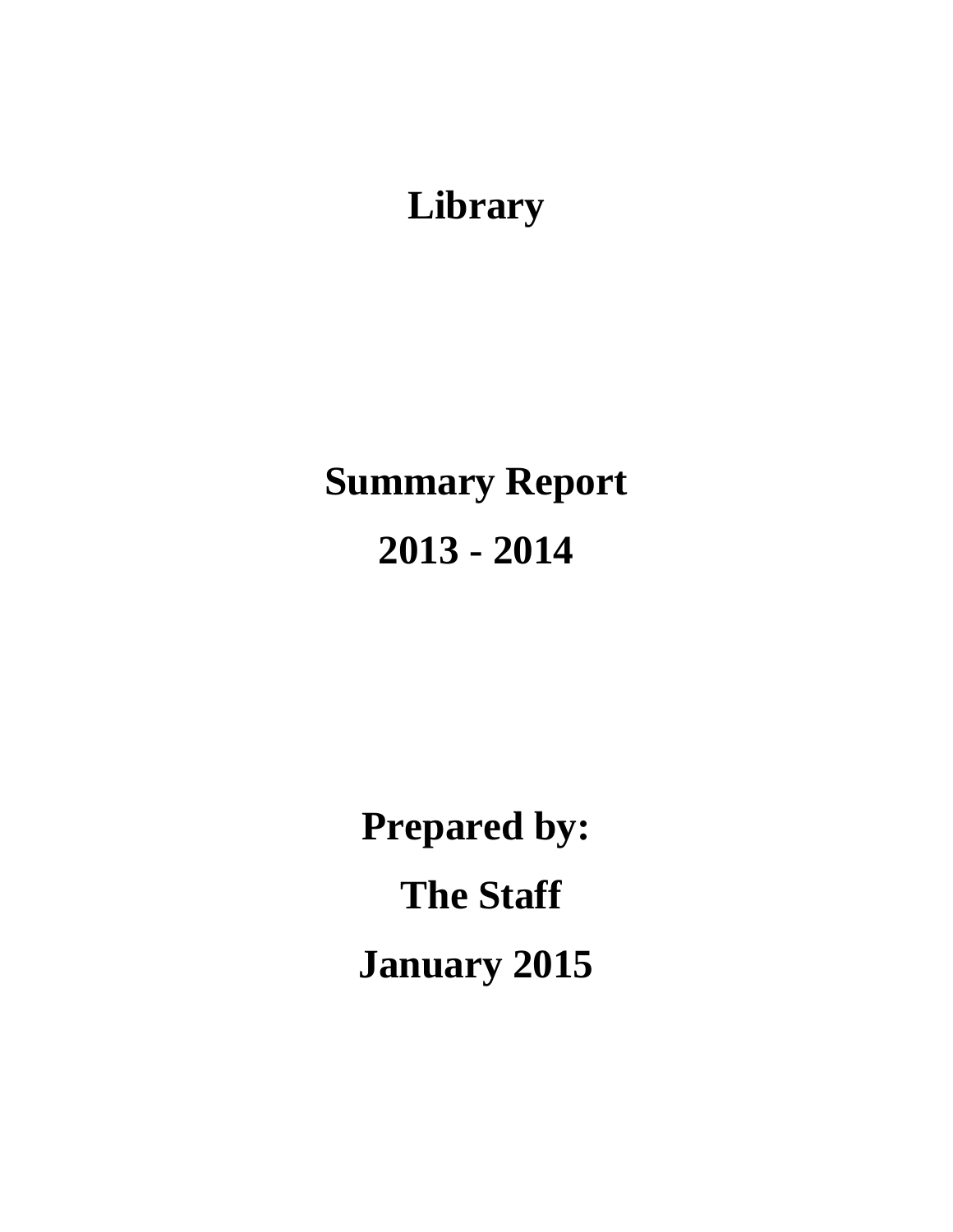## **Table of Contents**

| <b>Databases (Selected)</b> |
|-----------------------------|
|                             |
|                             |
|                             |
|                             |
|                             |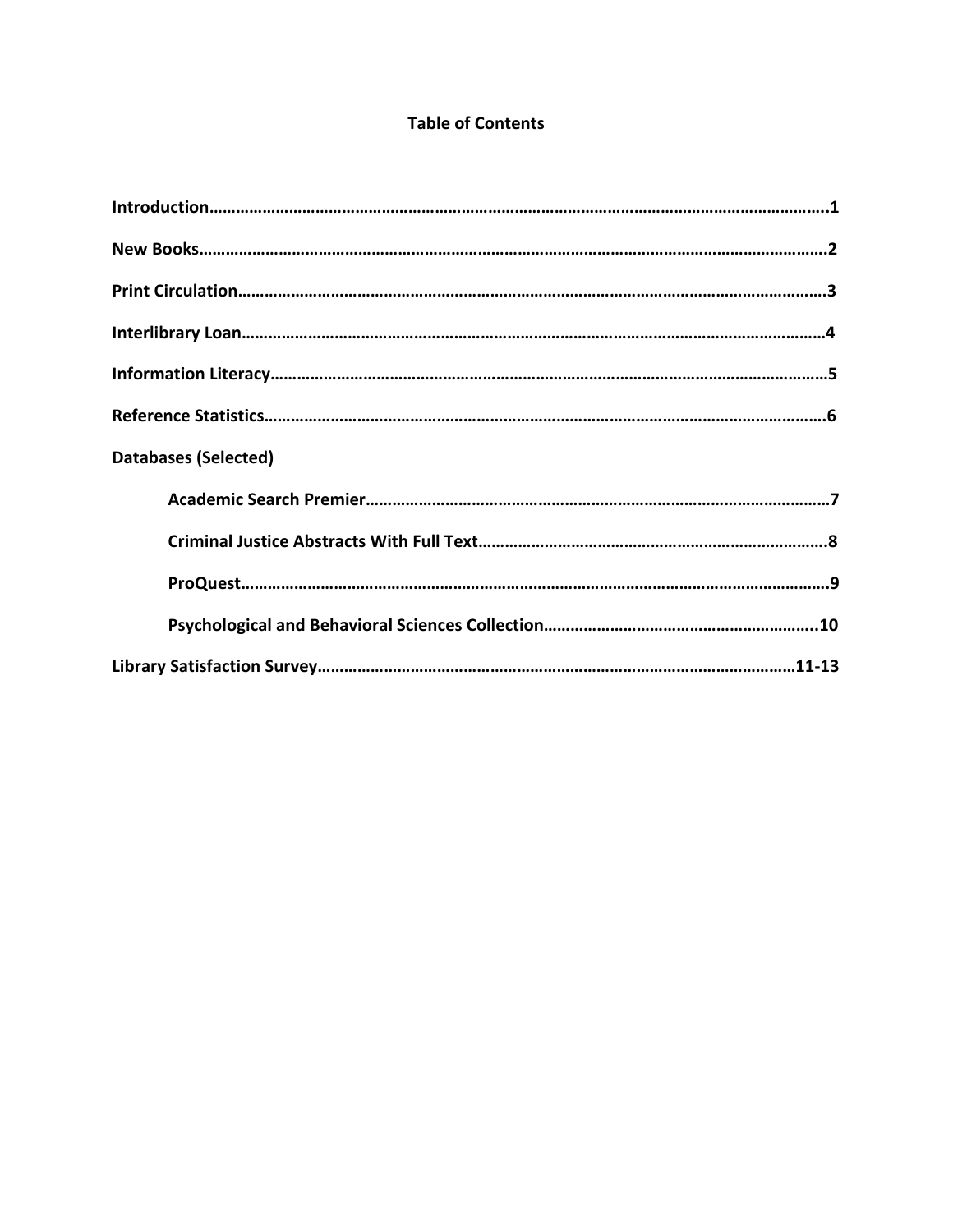# **2013 – 2014 Overview**

The 2013 – 2014 academic year brought many changes to the Library and Media Services departments. Some highlights were:

#### **Staffing**

A staffing restructure moved Ben Durant, Media Specialist/Webmaster, from the Library to the Information Technology department.

The Information Literacy Librarian position was filled by Angelina Hinojosa, who had been working at ACC as a librarian on a full-time temporary basis.

Tom Vesci, Director of Media Services and Station Manager for WACC 107.7 FM, was appointed a Project Manager for the College. To off-set this time commitment, all day-to-day Media Services responsibilities were shifted to the Information Technology department.

#### Resources

The Connecticut State Library obtained a State-wide contract for Ebsco's Academic Search Premier, which removed the expenditure from the Library's budget. As a result, the Literary Reference Center Plus and the Social Work Reference Center databases were purchased.

The VHS collection was weeded and many tapes were discarded. Items with recent circulation were retained, as well as those that are currently unavailable in DVD. This project will continue.

### Physical Space

The Sherry Gelbwasser Memorial Reading Room, located in her old office space, was dedicated in April 2014. In celebration of her memory, the Student Art Club painted a mural on all four walls, the Foundation purchased a commemorative plaque, and Manufacturing Technology created the plaque on the door. The room is used for quiet and group study, as well as a Children's Reading Room/Early Childhood Education/Library collaborative reading area.

The Homework Center was relocated to the Library. Several single study carrels were removed to accommodate the 14 new computers. With the addition of the Homework Lab, closing was extended from 8:30 p.m. to 9:00 p.m. during the week. In addition, Saturday hours, 9:00 a.m. to 3:00 p.m., were added.

To further enhance the Library's aesthetics, nearly a dozen framed posters of plays performed at Asnuntuck by Asnuntuck students were placed around the Library.

For the second consecutive year the Library was the location for the large scale collaborative reproduction drawing that was created by the Drawing I class.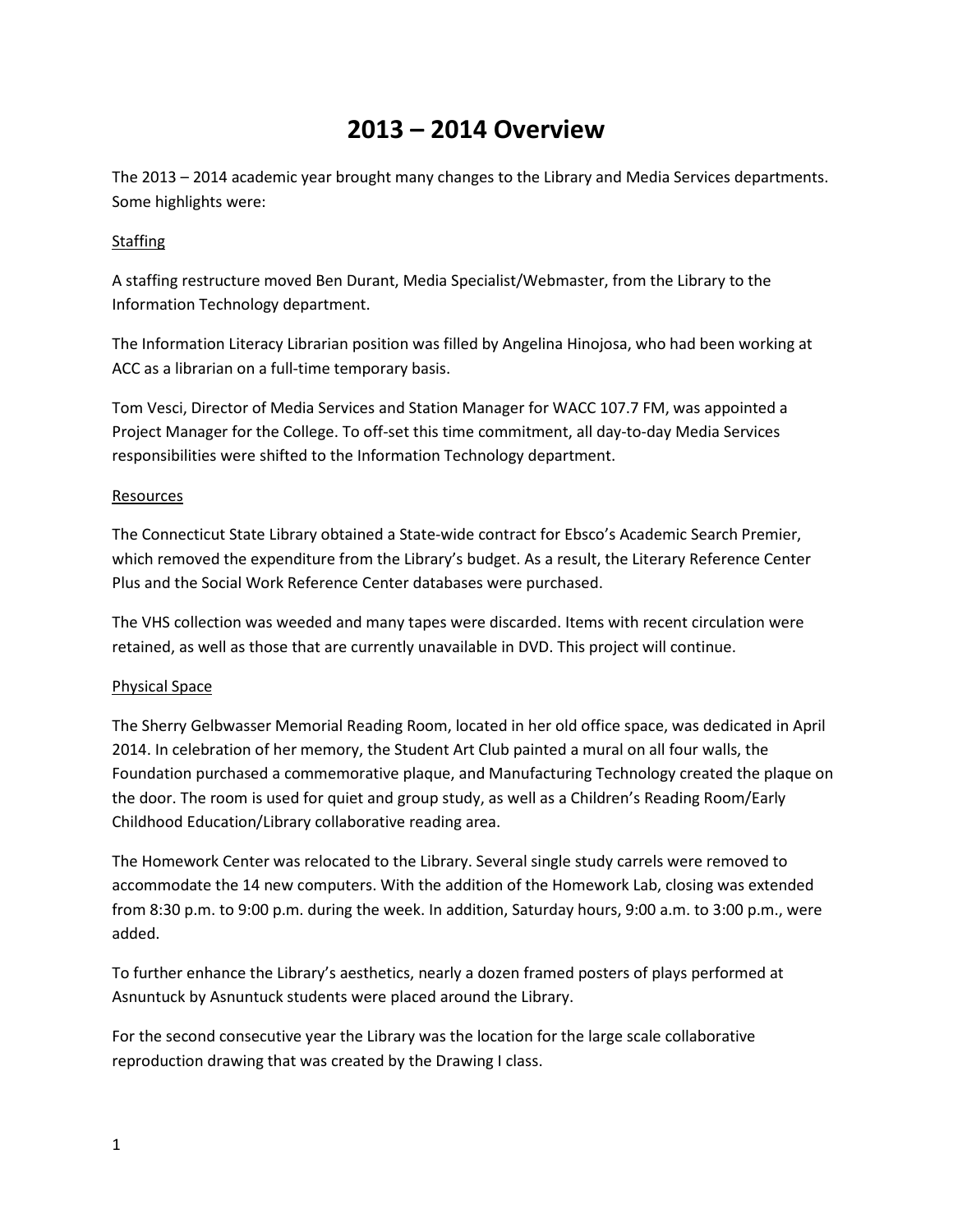# **New Book Records Created FY 2013-2014**



Library staff review professional literature, respond to faculty, staff, and student recommendations, and rely on personal knowledge to build a well-rounded collection to suit the needs of the Asnuntuck Community College community.

In FY2013 – 2014, there were 401 new books added to the collection.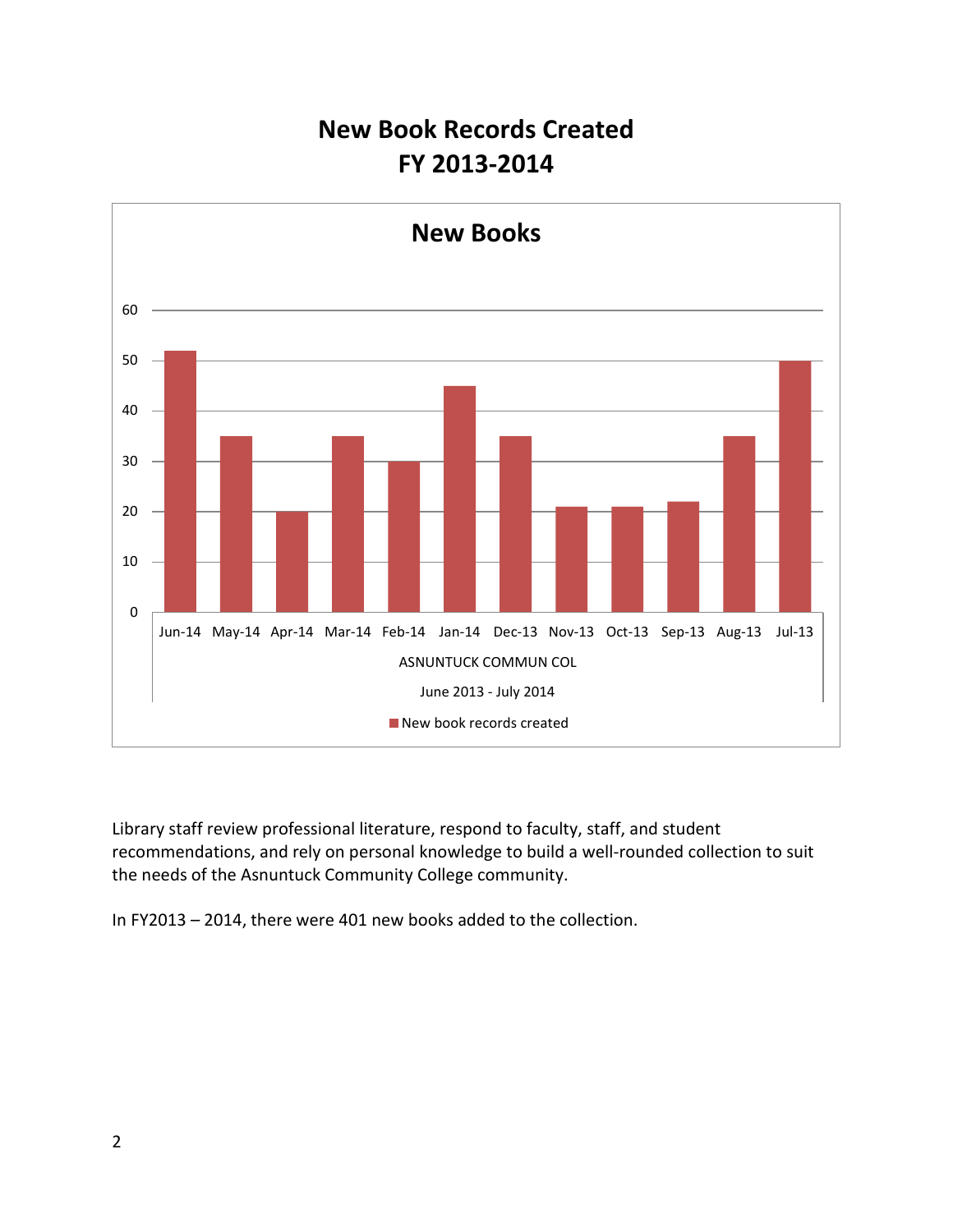# **Circulation of Printed Materials FY2012 - 2013**



As expected, circulation is highest mid-semester during the spring and the fall.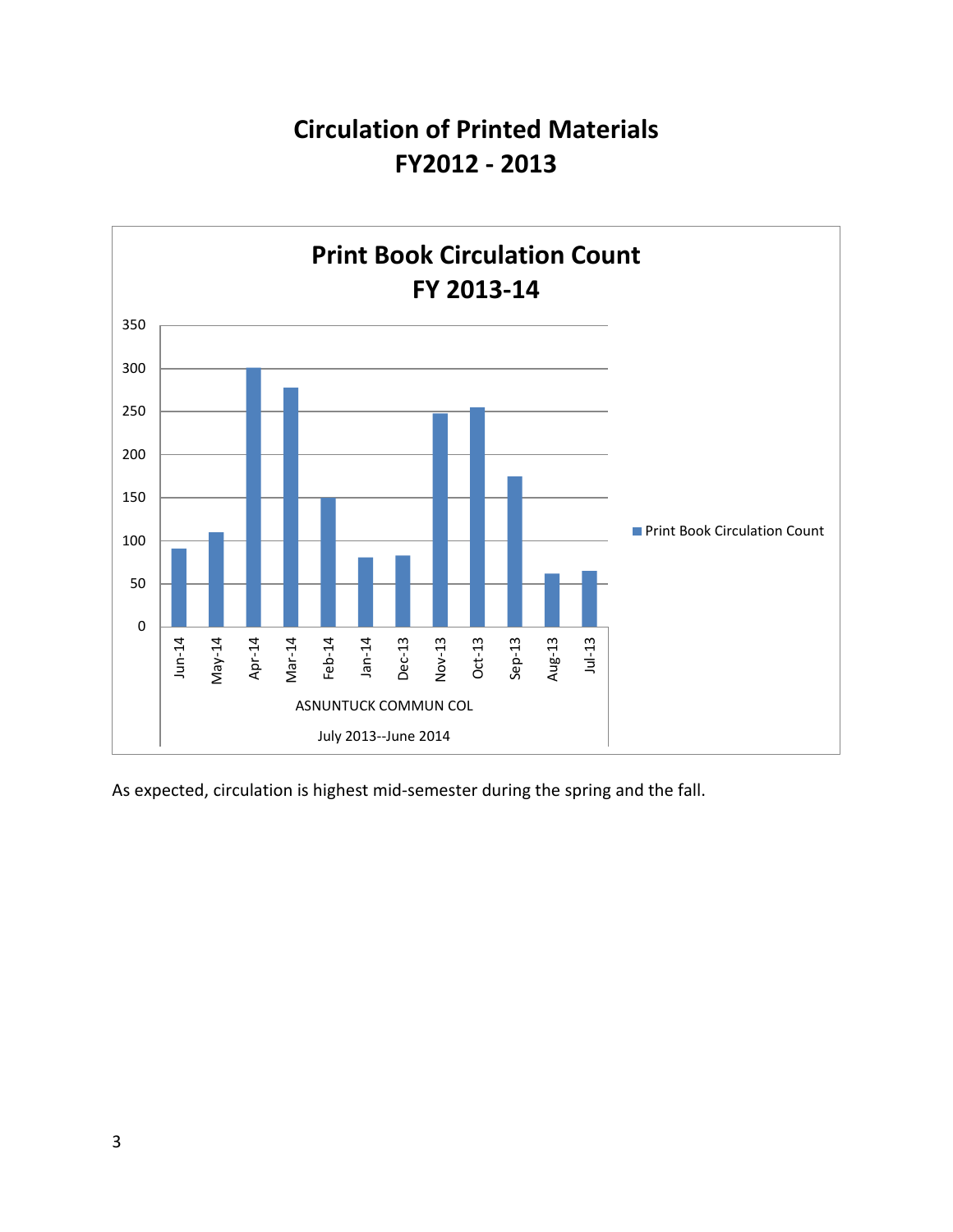

4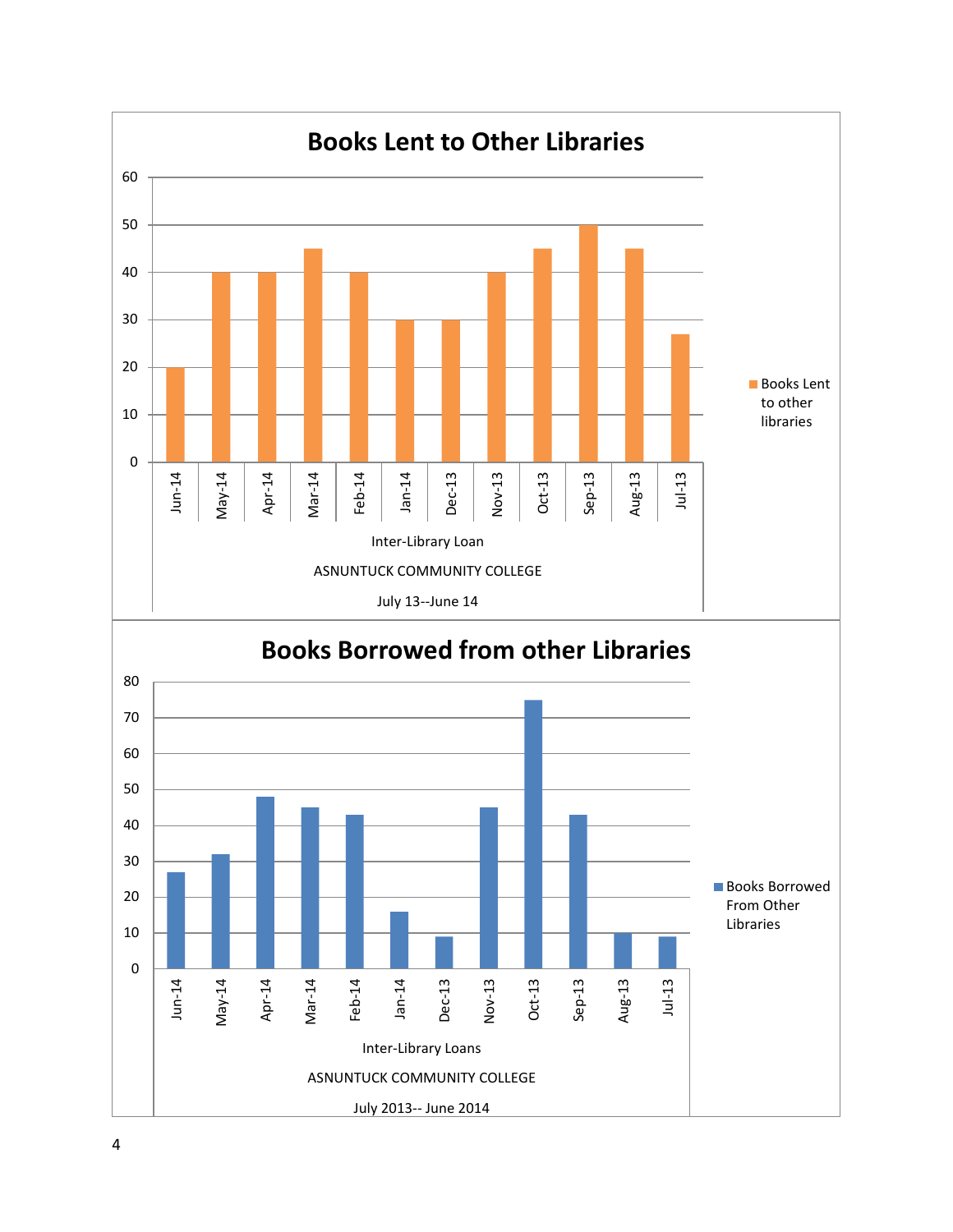# **Information Literacy**





| 2013-2014: Information Literacy Sessions |     |  |  |  |
|------------------------------------------|-----|--|--|--|
| Number of Classes                        |     |  |  |  |
| Number of Students                       | 875 |  |  |  |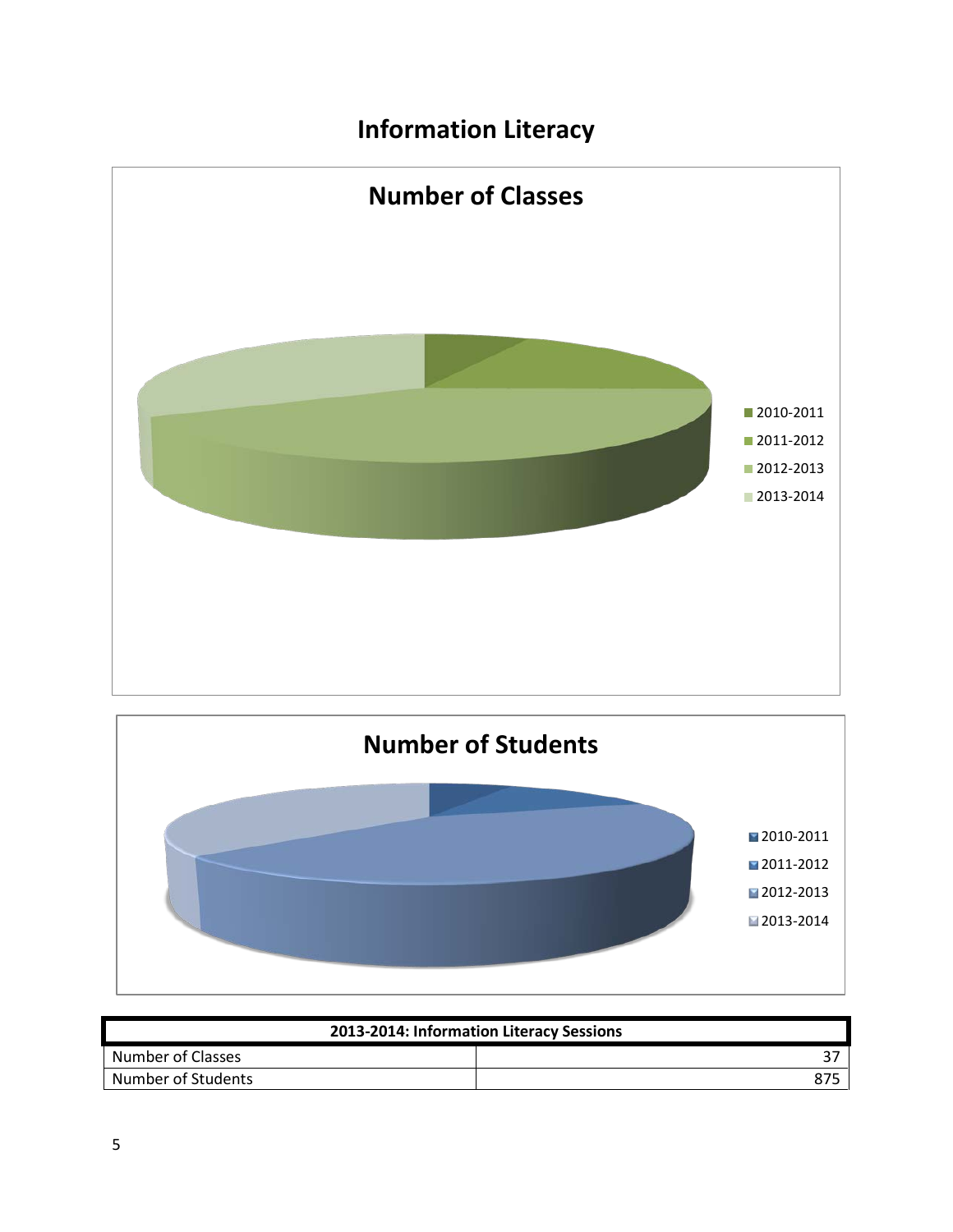# **Reference Statistics FY 2013 - 2014**



|             | July       | August | September | October | November | December |
|-------------|------------|--------|-----------|---------|----------|----------|
| Reference   | <u>ິດສ</u> |        | 85        | 156     | 114      | 50       |
|             | ïр         | 36     | 139       | 55      | 89       | ხ5       |
| Directional |            |        |           |         |          |          |

|             | January | February | March | April | Mav | June | <b>TOTALS</b> |
|-------------|---------|----------|-------|-------|-----|------|---------------|
| Reference   | 23      | 82       | 85    | 105   | 58  | 53   | 856           |
|             | 48      | 82       | 136   | 164   | 86  | 62   | 978           |
| Directional |         |          | 10    |       | 12  |      |               |

Definitions:

Reference: Questions involving professional knowledge of a resource, such as the catalog, database or Internet. Research assistance, evaluation of sources, resource retrieval, etc, are also included.

IT: Assistance with technology, such as printers, log-ins, etc.

Directional: Location questions.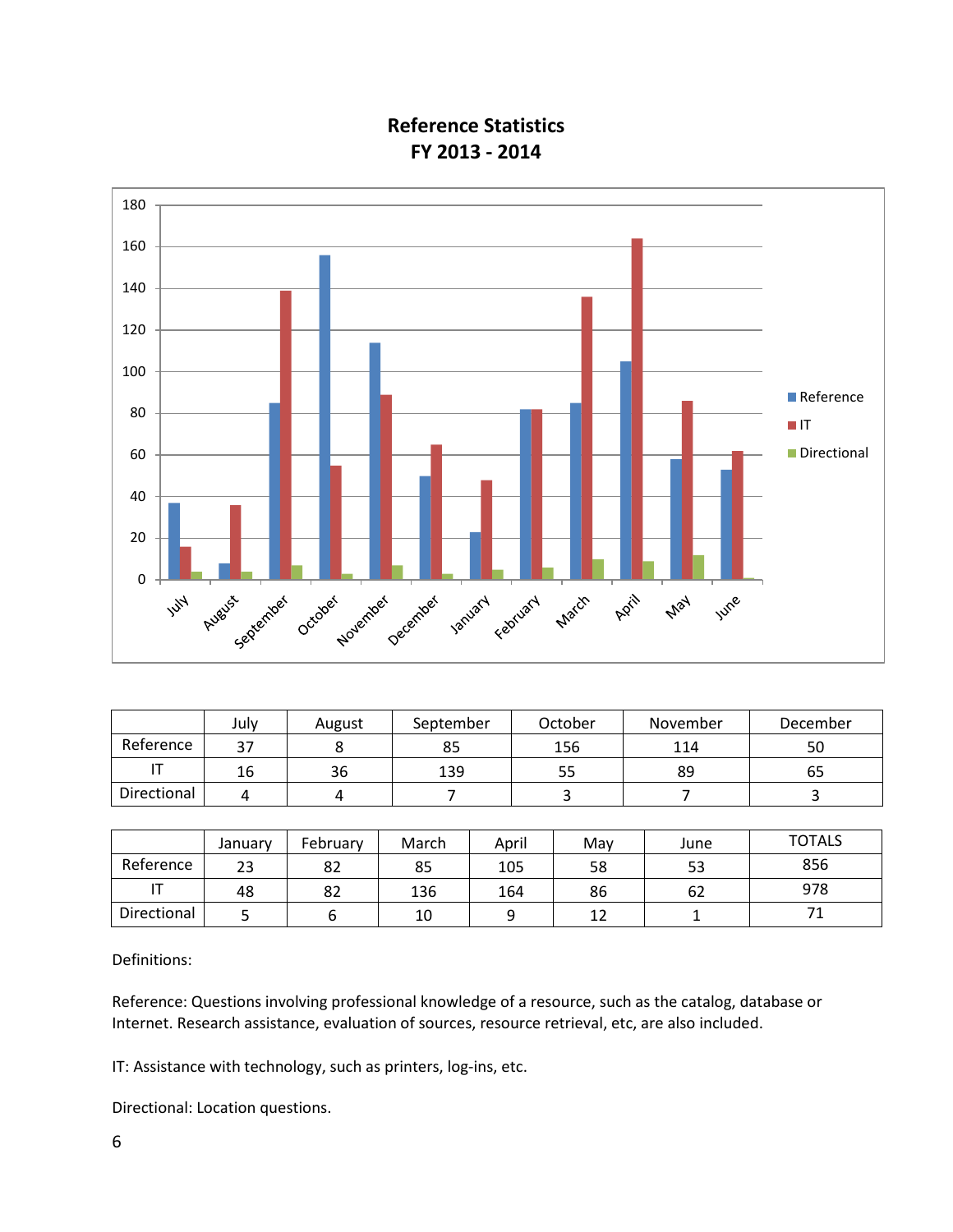

|           | FY2013 | FY2014 | % increase |
|-----------|--------|--------|------------|
| Sessions  | 3922   | 4865   | 47%        |
| Searches  | 16069  | 17625  | 47.8%      |
| Full text | 8715   | 11436  | 69.2%      |

Session: The number of times a person accessed Academic Search Premier.

Search: The number of times a person entered terminology in the search box and executed the search.

Full Text: The number of times a person clicked on the title of an article to view the full article.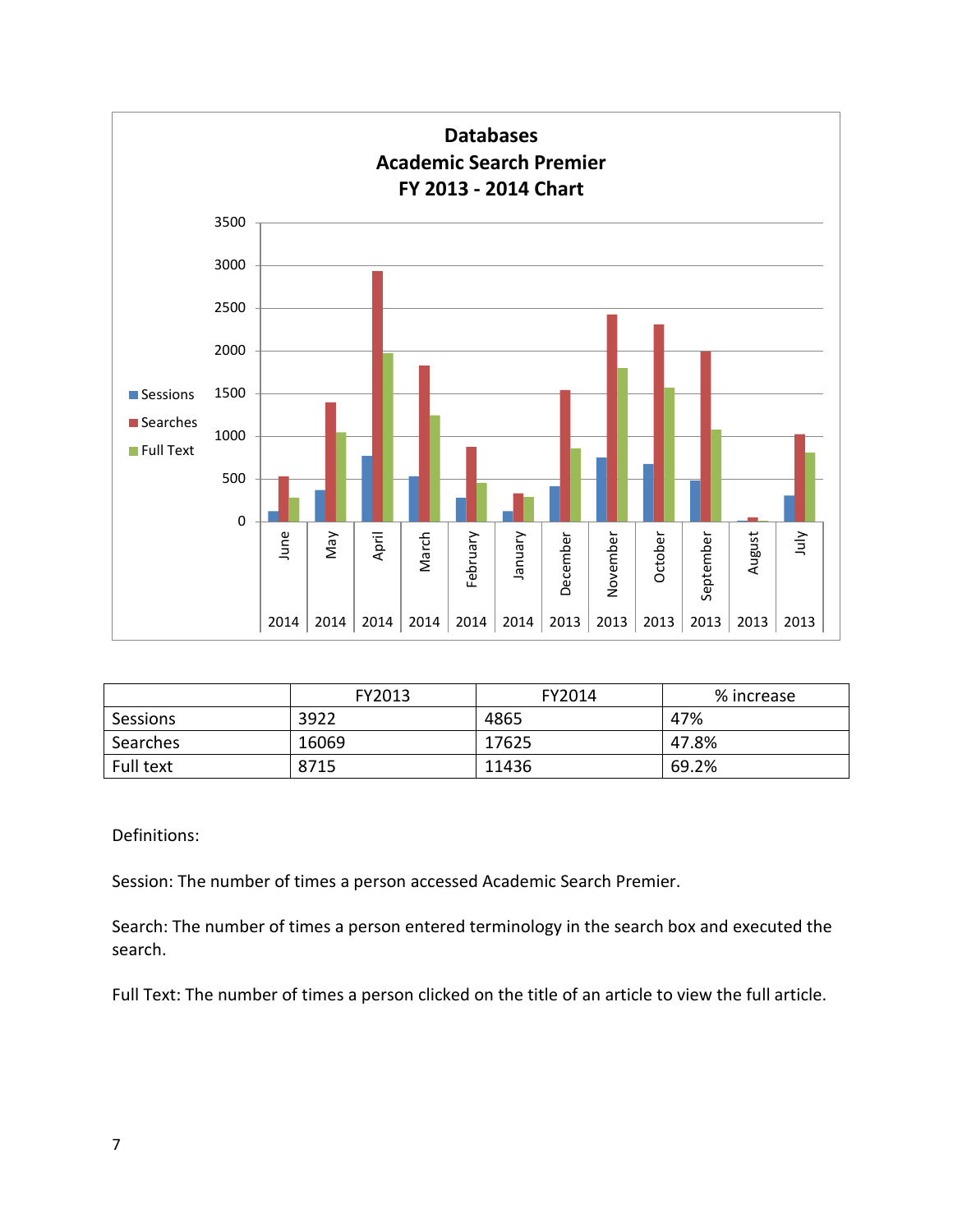

Session: The number of times a person accessed Academic Search Premier.

Search: The number of times a person entered terminology in the search box and executed the search.

Full Text: The number of times a person clicked on the title of an article to view the full article.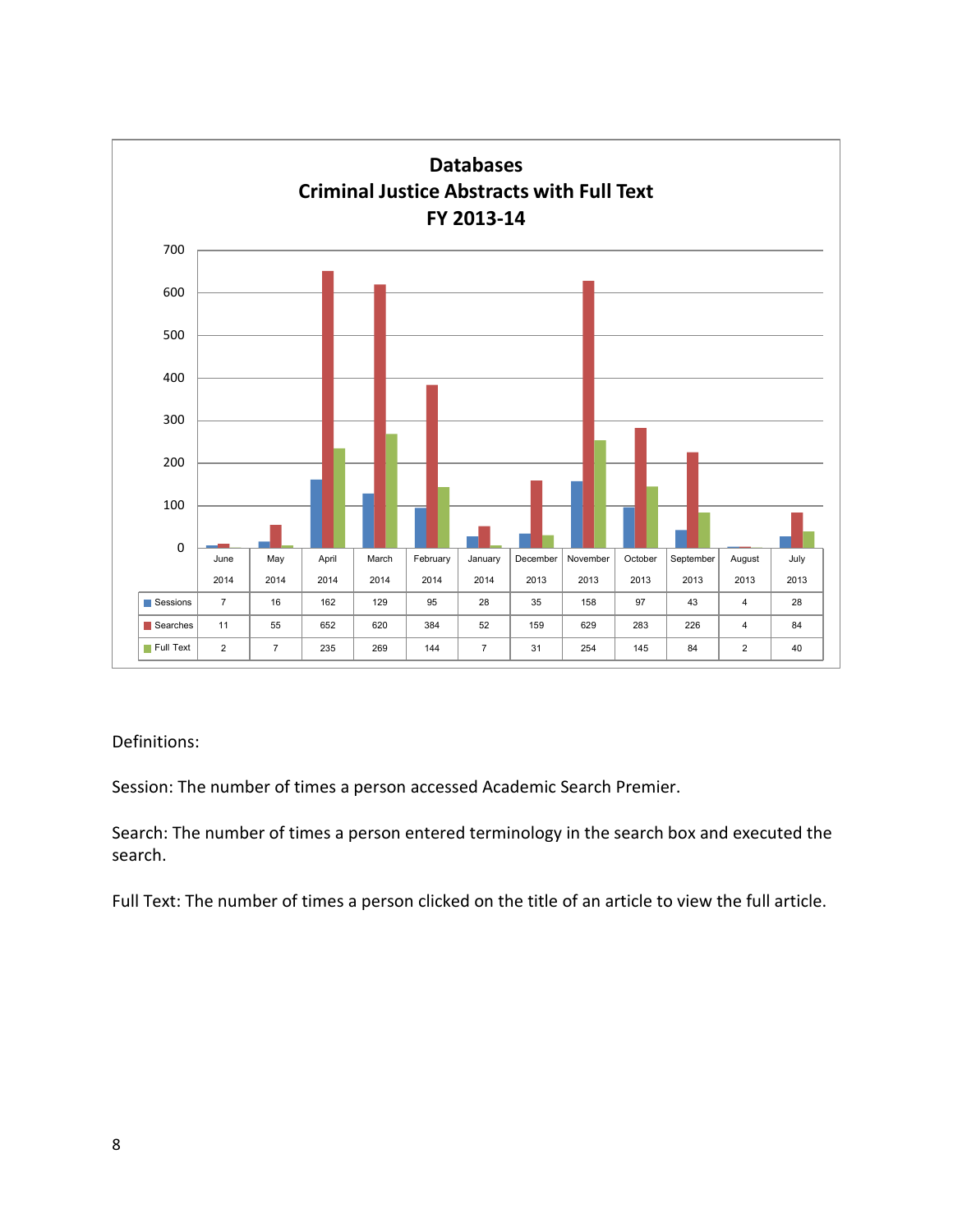

|           | FY2013 | FY2014 | %increase |
|-----------|--------|--------|-----------|
| Searches  | 5377   | 8993   | 67%       |
| Full text | 2625   | 2799   | 7%        |

**Search**: The number of times a person entered terminology in the search box and executed the search.

**Full text**: The number of times a person clicked on the title of an article to view the Full text.

**Abstract**: The number of times a person clicked on the title of an article to view the abstract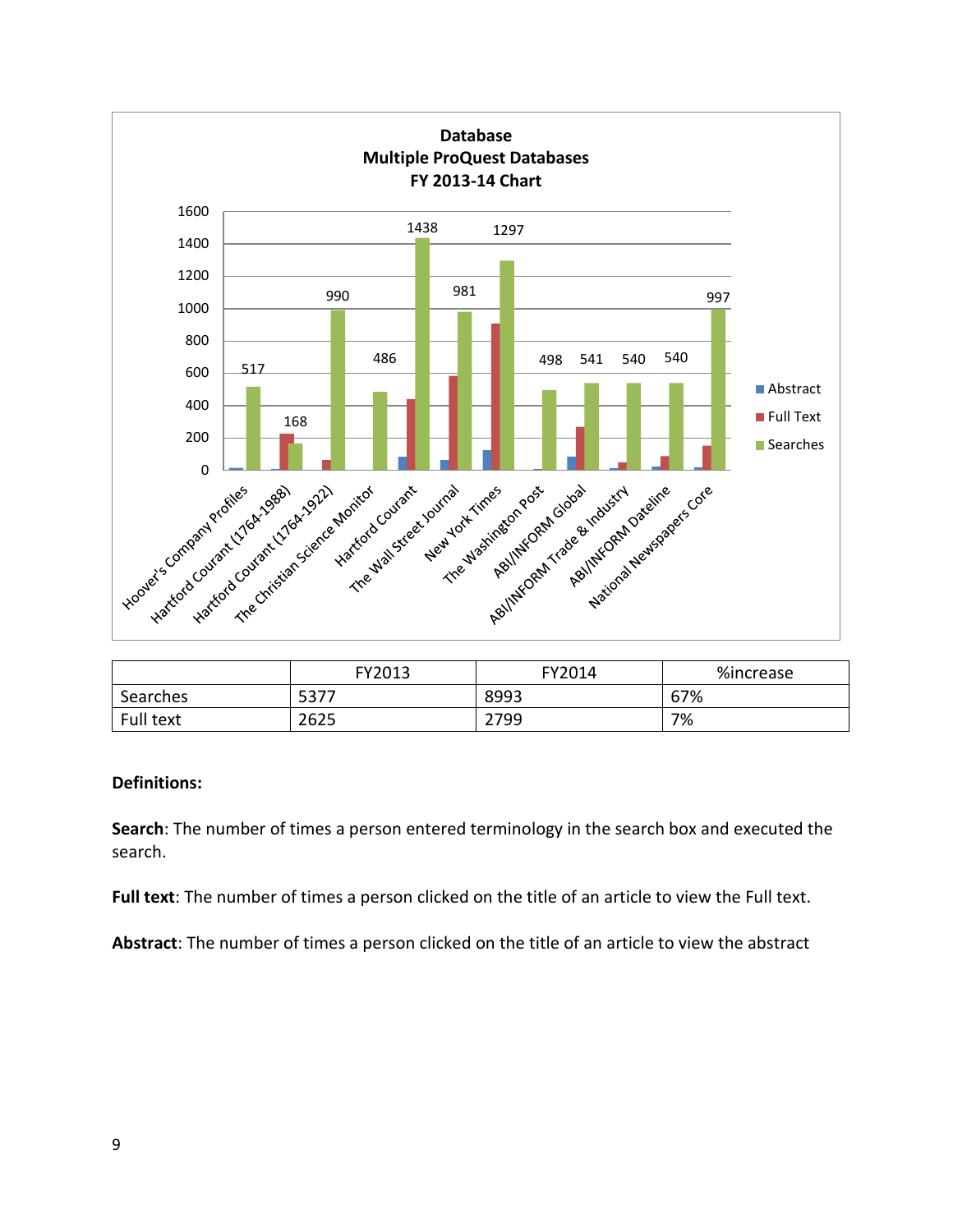

Session: The number of times a person accessed Academic Search Premier.

Search: The number of times a person entered terminology in the search box and executed the search.

Full Text: The number of times a person clicked on the title of an article to view the full article.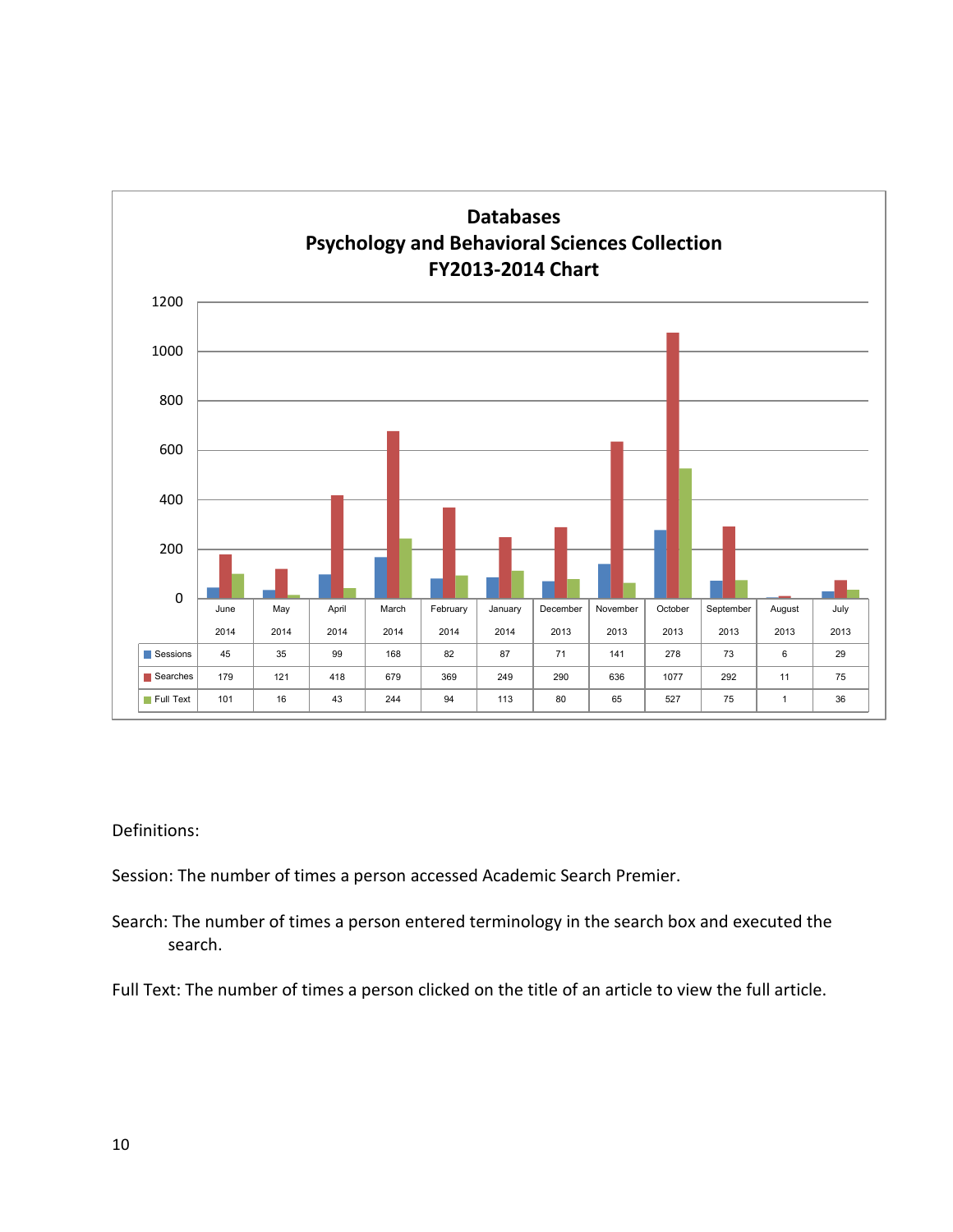#### Fall 2013 Library Survey Asnuntuck Community College

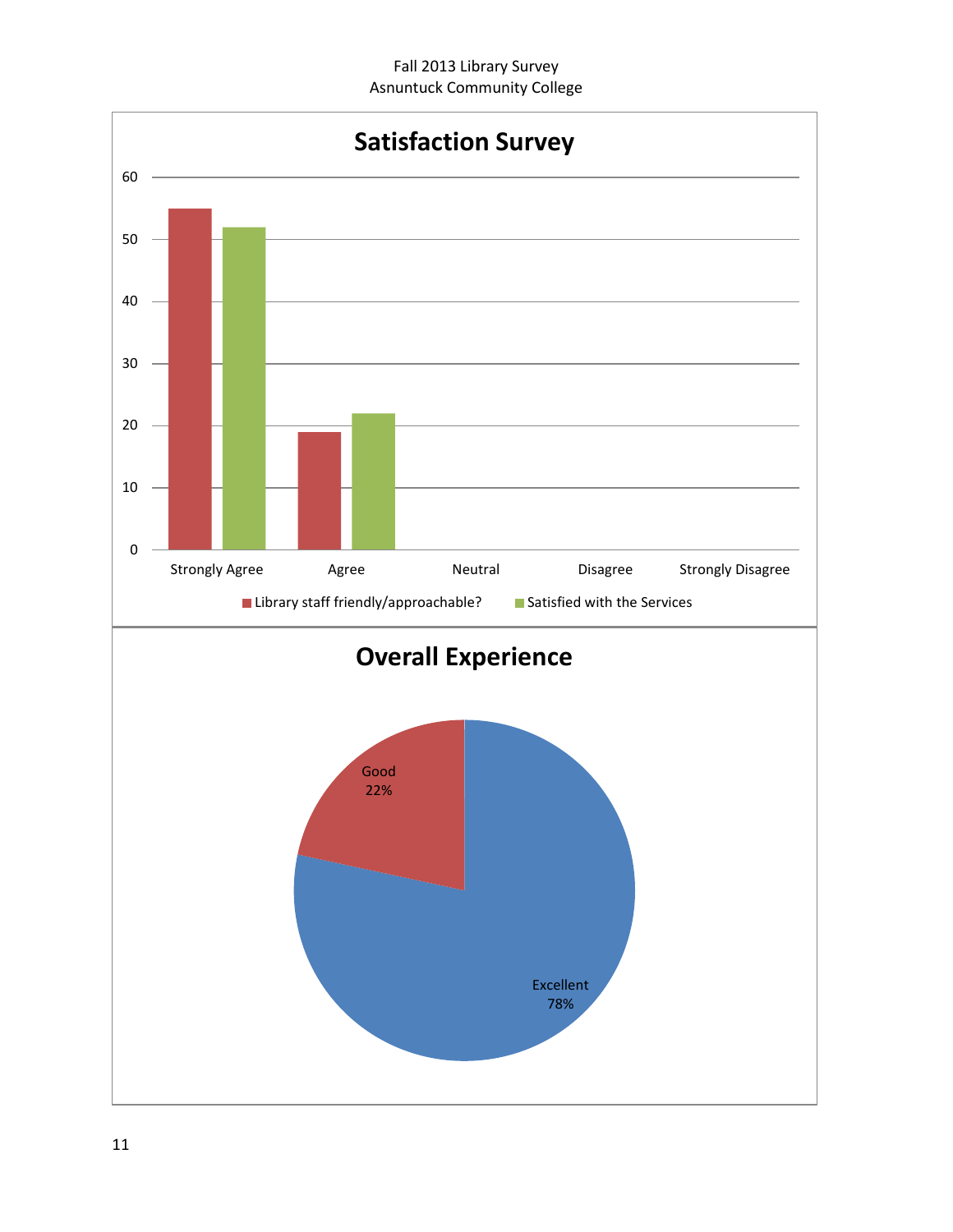